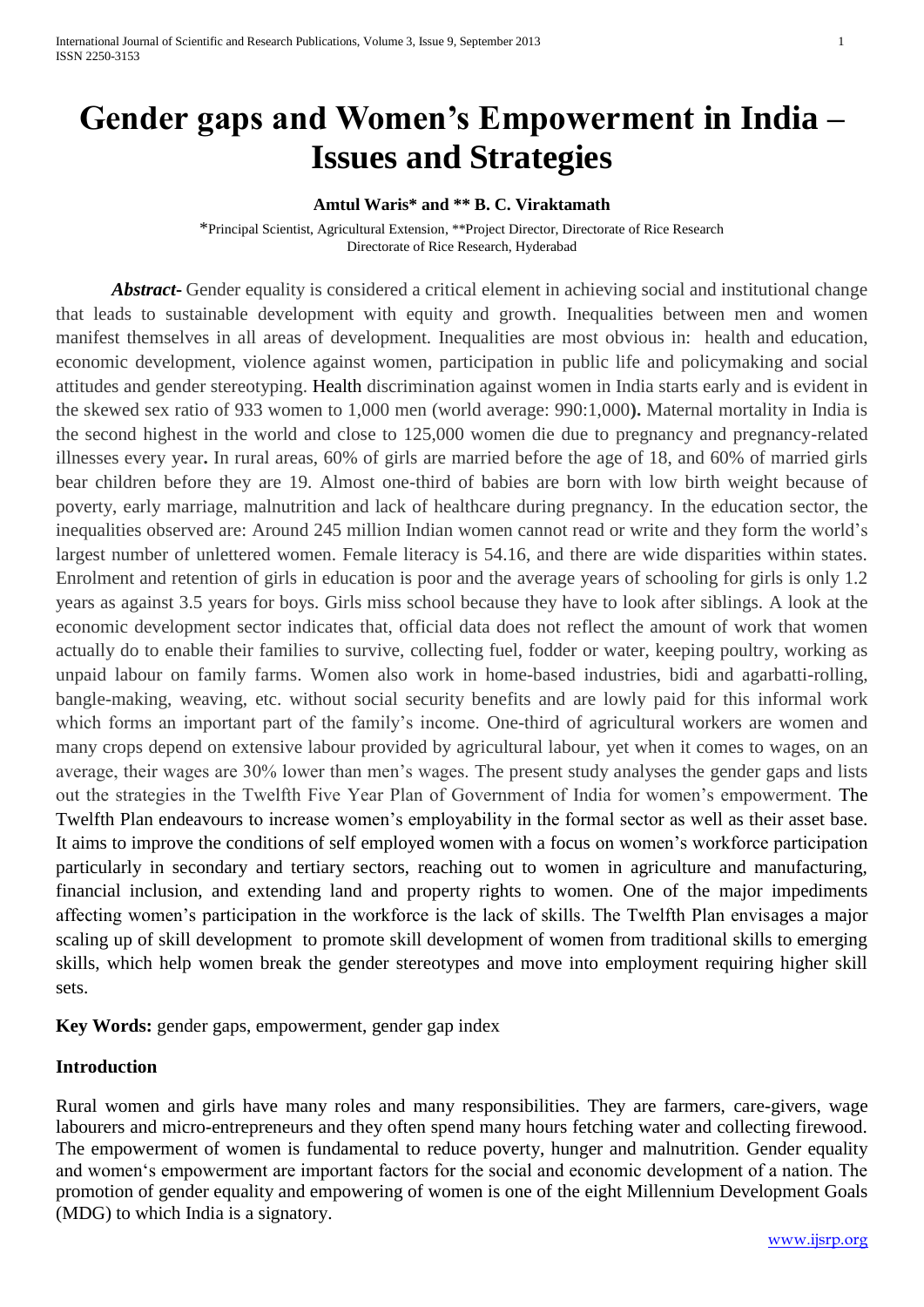# **Gender gap**

The differences between women and men, especially as reflected in social, political, intellectual, cultural , or economic attainments or attitudes. The Global Gender Gap measure was introduced by the [World](http://www.wikigender.org/index.php/World_Economic_Forum)  [Economic Forum](http://www.wikigender.org/index.php/World_Economic_Forum) to examine four critical areas of inequality between men and women:

- 1. **Economic participation and opportunity** outcomes on salaries, participation levels and access to high-skilled employment
- 2. **Educational attainment** outcomes on access to basic and higher level education
- 3. **Political empowerment** outcomes on representation in decision-making structures
- 4. **Health and survival** outcomes on life expectancy and sex ratio

The Gender Gap Index assesses countries on how well they are dividing their resources and opportunities among their male and female populations, regardless of the overall levels of these resources and opportunities. India ranks 123 in terms of economic participation, 121 in educational attainment, 134 in health and survival and 17 in political empowerment.

India, with 1.3 million elected women representatives, has the largest number of women participating in local governance among the Asian countries, exceeding its own 33% reservation. A study of Indian local governments by Munshi and Rozenweig (2008) said that women in local government roles came out with better outcomes for communities in budgetary decisions and were more competent in procuring resources despite significantly lower education and labour market experience, so politically empowering women is a good thing.

### **Examples of gender indicators**

### **International indicators**

## **1.The Millennium Development Goals(MDGs)**

A framework for incorporating gender equality across the MDGs: Many practitioners and policymakers agree that gender equality and women's empowerment are central to the achievement of each of the MDGs, and the achievement of Goal 3 in turn depends upon the extent to which the other goals address gender-based constraints.

#### **Goal 3. Promote gender equality and empower women**

This central goal dedicated to gender equality and women's empowerment depends on the achievement of all other goals for its success.

#### **2. The Gender-related Development Index and Gender Empowerment Measure**

The **Gender-related Development Index (GDI)** adjusts the Human Development Index (HDI) for gender inequalities in the three dimensions covered by the Human Development Index (HDI), i.e. life expectancy, education, and income. It is important to note that the GDI is not specifically a measure of gender inequality.

**The Gender Empowerment Measure (GEM)** seeks to measure relative female representation in economic and political power. It considers gender gaps in political representation, in professional and management positions in the economy, as well as gender gaps in incomes.

The GDI and GEM need to be used with **caution:** they are useful in their capacity to identify gender gaps in developing countries, rather than an overall picture of growth or education.

## **Composite Indices**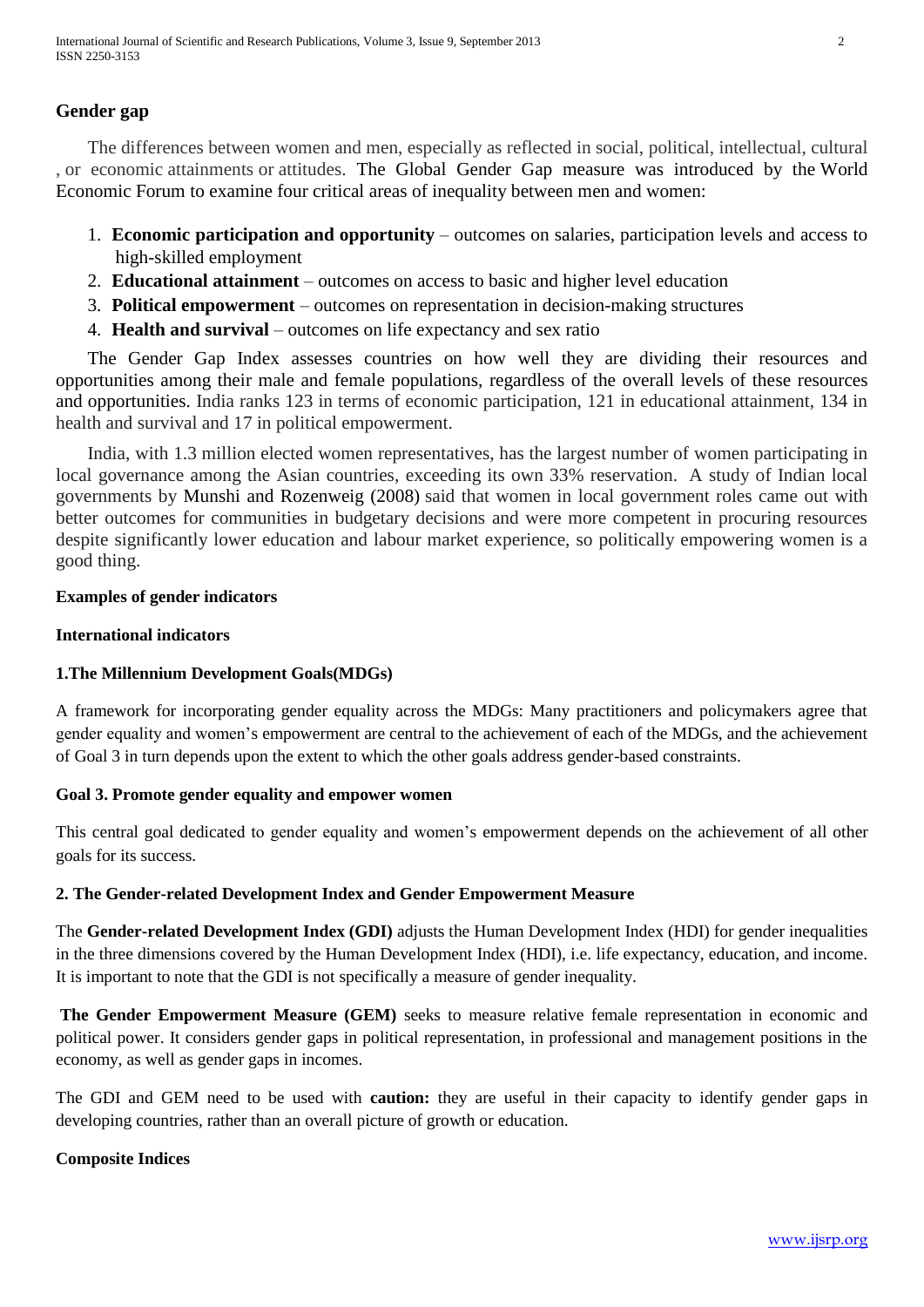International composite indices to measure gender equality have been developed, partly to complement and expand on the GDI and GEM. For example, Social Watch's **Gender Equity Index** (GEI) combines indicators from both the GDI and GEM, with a separate gender equality rating estimated for three dimensions (Social Watch 2005):

- **Education**: measured by the literacy gap between men and women and by male and female enrolment rates in primary, secondary and tertiary education.
- **Participation in the economy**: measured by the percentage of women and men in paid jobs, excluding agriculture, and by the income ratio of men to women.
- **Empowerment**: measured by the percentage of women in professional, technical, managerial and administrative jobs, and by the number of seats women have in parliament and in decision-making ministerial posts.

## **Gender Gaps in selected sectors in India**

The gender gaps with respect to education, health and economic sector have been discussed as follows.

## **Educational Sector:**

There is a wide gender disparity in the literacy rate in India: effective literacy rates (age 7 and above) in 2011 were 82.14% for men and 65.46% for women. The census provided a positive indication that growth in female literacy rates (11.8%) was substantially faster than in male literacy rates (6.9%) in the 2001–2011 decadal period, which means the gender gap appears to be narrowing table 1.

## **Children's school attendance**

- Only two-thirds of girls and three-fourths of boys' age 6-17 years are attending school. The sex ratio of children attending school is 889 girls per 1,000 boys.
- There is gender equality in school attendance in urban areas; but, in rural areas, the female disadvantage in education is marked and increases with age.
- Age-appropriate school attendance is lower than any school attendance for both boys and girls. However, boys and girls who are in school are about equally likely to be in an age-inappropriate class.
- School dropout beyond primary school is a major problem for both girls and boys.

# **Literacy and educational attainment among adults**

- Gender disparity in literacy is much greater in rural than in urban areas and declines sharply with household wealth.
- Forty-one percent of women and 18% of men age 15-49 have never been to school.
- Educational attainment remains very low: even among the 20-29 age group, only 27% of women and 39% of men have 10 or more years of education.

# **Health Sector:**

Discrimination against women in India starts early and is evident in the skewed sex ratio of 943 women to 1,000 men (Census 2011) has been presented in table 2. This is attributed to the cultural bias in favour of male children, which results in the [abortion of female foetuses.](http://www.pacsindia.org/news-articles/girl-sex-ratios-2001) Other causes are the social neglect of women and girls, manifested in less access to nutrition and healthcare, and in high maternal mortality. Maternal mortality in India is the second highest in the world, at 385-487 per 100,000 live births. Close to 125,000 women die due to pregnancy and pregnancy-related illnesses every year. In rural areas, 60% of girls are married before the age of 18, and 60% of married girls bear children before they are 19. Almost onethird of babies are born with low birth weight because of poverty, early marriage, malnutrition and lack of healthcare during pregnancy.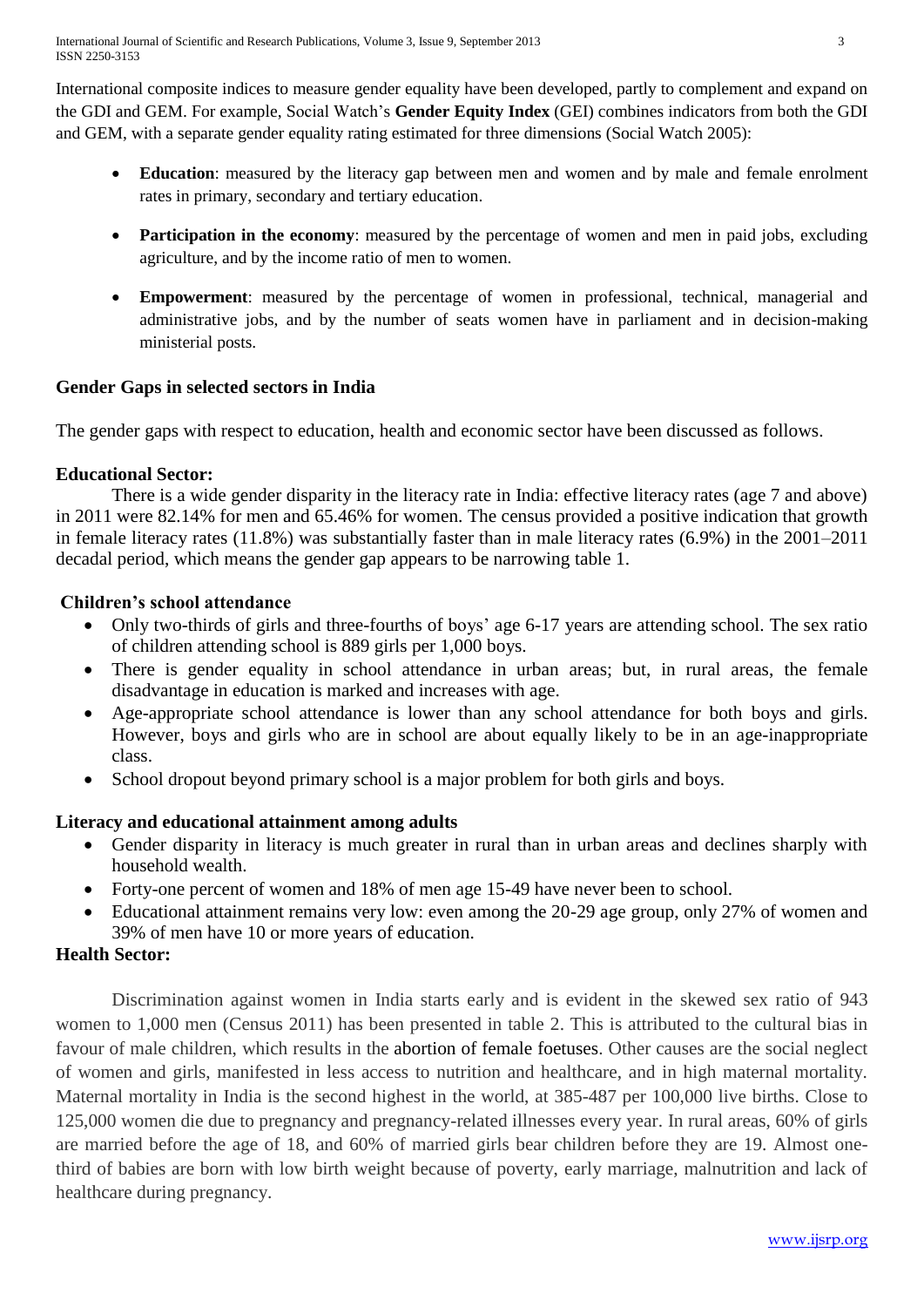International Journal of Scientific and Research Publications, Volume 3, Issue 9, September 2013 4 ISSN 2250-3153

# **Key Findings**

- The sex ratio (females per 1,000 males) of the population age 0-6 and in the sex ratio at birth for births in the five years preceding each survey.
- Females are under-represented among births and over-represented among births that die.
- Sex ratios at birth decline with wealth, suggesting that sex selection of births is more common among wealthier than poorer households.
- Ultrasound tests are being widely used for sex selection, with sex selection being more evident for the wealthiest women than for women in the other wealth quintiles.
- Sex ratios of all last births and last births of sterilized women show clearly that couples typically stop having children once they have the desired number of sons.
- The child mortality rate, defined as the number of deaths to children age 1-4 years per 1,000 children reaching age 1 year, is 61% higher for girls than for boys.

## **Economic Sector:**

Women, as half of the human capital of India, will need to be more efficiently integrated into the economy in order to boost India's long term competitive potential. The census does not accurately identify many activities as work that women actually do to enable their families to survive collecting fuel, fodder or water, keeping poultry, working on family land etc. Women also work in home-based industries, bidi and agarbatti-rolling, bangle-making, weaving, etc. They do not get social security benefits and are paid very low wages for this informal work. One-third of agricultural workers are women. On an average, their wages are 30% lower than men's wages. Women find it difficult to get credit from banking institutions because they are often unable to provide collateral. They get much smaller loan amounts even though their repayment record is much better than that of men. Women's right to land and other assets is weak. Though legislation has been introduced to ensure that women share equally in ancestral property, enforcing such rights in a patriarchal society requires resources that poor women may not have. The work participation rate and gender gaps have been presented in table3 and 4.

## **Employment**

## **Key Findings**

- Women age 15-49 are about half as likely as men in the same age group to be employed: 43% vs. 87%.
- Women in rural areas are more likely than women in urban areas to be employed; but the reverse is true for men.
- The relationship of employment and wealth for women suggests that, for many women, employment is largely a result of economic necessity.
- Marriage is negatively associated with a woman's likelihood of being employed and is positively associated with a man's likelihood of being employed.
- Most employed women work for someone else, away from home, and continuously throughout the year; about one in three women do not receive monetary compensation for their work or receive at least part of their payment in kind.
- Most employed women work in agriculture; only 7% work in professional, technical, or managerial occupations.

# **Gender Pay Gap in India**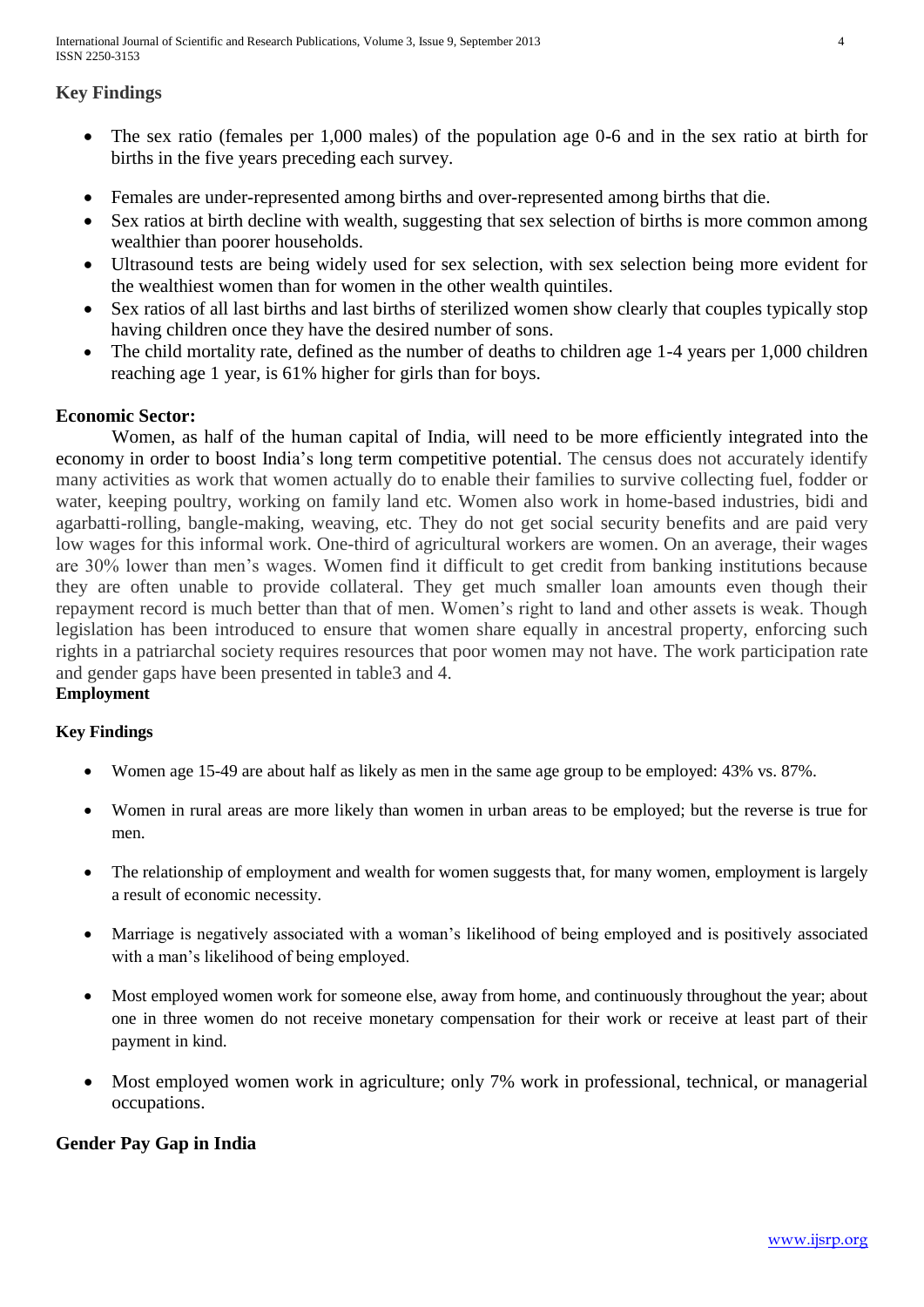Various Articles of the Constitution of India attempt to ensure that there is no prevalence of gender pay gap. Specific legislations also address gender pay gap. These articles of the Constitution are as follows:

- *Article 14:* Men & women to have equal rights & opportunities in the political, economic & social spheres.
- *Article 15(1):* Prohibits discrimination against any citizen on the grounds of religion, race, caste, sex etc.
- *Article 15(3):* Special provision enabling the State to make affirmative discriminations in favour of women.
- *Article 16:* Equality of opportunities in matter of public appointments for all citizens.
- *Article 39(a):* The State shall direct its policy towards securing all citizens men and women, equally, the right to means of livelihood.
- *Article 39(d):* Equal pay for equal work for both men and women
- *Article 42:* The State to make provision for ensuring just and humane conditions of work and maternity relief.

The analysis of gender pay gap in India based on a voluntary online Salary Survey conducted by Paycheck India with 16,500 online observations (13,729 males and 2771 females) indicated that a wide gender pay gap exists in India. The average gender pay gap is approximately 54% for years 2006 to 2011. The data also revealed that gender pay gap has narrowed over the years. It was above 70% before 2008 and has come down to almost 40% in 2011. Gender pay gap changes with increase in wages, for wages below Rs1 Lakh and above Rs 50 Lakhs, the gender pay gap is negligible. However, for the wage group between Rs 1 Lakh to Rs 50 Lakhs the gender pay gap is above 40%. The pay gap increases with age, the gender pay gap is highest for the age group 50-60 years at 157% and lowest for the age group 20-30 years at 38.

It was observed that as the education level increases, the gender pay gap increases in most of the cases. The gender pay gap is lowest for Plus 2 or equivalent education level at 11.54% and is highest for Post Doctoral Education level at an alarming 180. Data reveals that men and women with same work experience are not paid equally. Gender pay gap is low at junior level and high at senior levels. The extent of gender pay gap also depends on the occupation data shows that the gender pay gap is highest for health professionals at more than 65%. It is lowest for cleaners and helpers under elementary occupations at just a little above 1%. It is also worthy to note that the gender pay gap is remarkably low for information and communication technicians at only 4.37%.

Marital status is also one of the factors for gender pay gap. For women who were single, the gender pay gap is the lowest at 27%. It increases for married women and divorced women at a little above 40%. It is highest for widowed women at more than 60. The gender wages gap varies across Indian States. The gender wage gap is highest in the state of Assam and Rajasthan at 64% and 59% respectively. The gap is relatively low in the southern part of India. The gender wage gap is lowest for New Delhi at 20%.

# **Programs, Mission and Strategies for Empowerment of Women**

A few of the Programs, Missions and special provision for women's empowerment being adopted by the Government of India have been discussed below**.** 

# **National Mission for Empowerment of Women India**

The National Mission for Empowerment of Women (NMEW) was launched by the Government of India (GOI) on International Women's Day in 2010 with a view to empower women socially, economically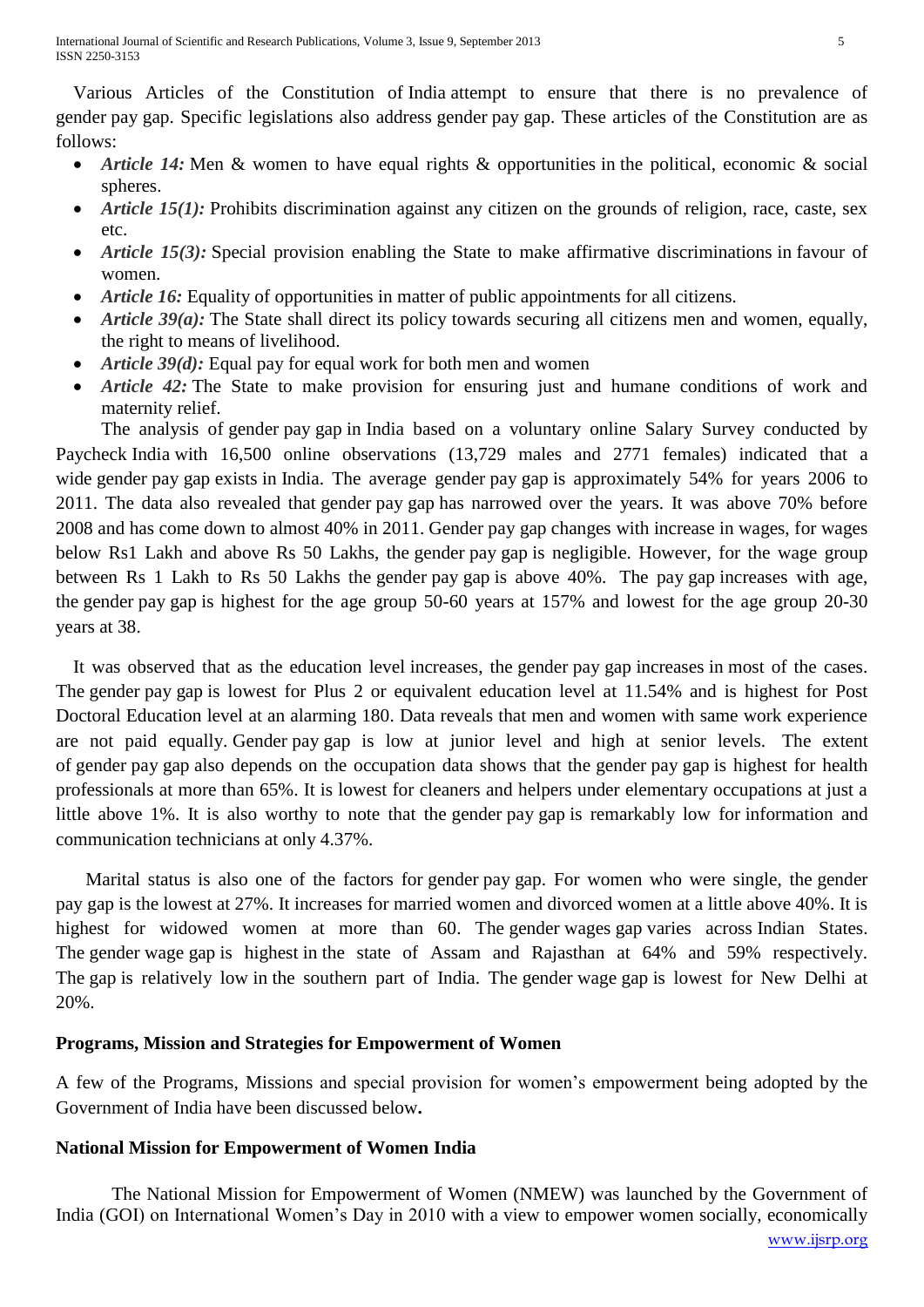and educationally. The Mission aims to achieve empowerment of women on all these fronts by securing convergence of schemes/programmes of different Ministries/Departments of Government of India as well as State Governments. The Mission utilises existing structural arrangements of participating Ministries wherever available and partners with Panchayati Raj Institution (PRIs) in implementation of activities. In light with its mandate, the Mission has been named Mission Poorna Shakti, implying a vision for holistic empowerment of women.

# **Focus areas of the Mission**

- Access to health, drinking water, sanitation and hygiene facilities for women
- Coverage of all girls especially those belonging to vulnerable groups in schools from primary to class 12
- Higher and Professional education for girls/women
- Skill development, Micro credit, Vocational Training, Entrepreneurship, SHG development
- Gender sensitization and dissemination of information
- Taking steps to prevent crime against women and taking steps for a safe environment for women

# **National Policy for the Empowerment of Women of India (2001)**

## **Goal and Objectives**

The goal of this Policy is to bring about the advancement, development and empowerment of women. The Policy will be widely disseminated so as to encourage active participation of all stakeholders for achieving its goals. Specifically, the objectives of this Policy include

(i) Creating an environment through positive economic and social policies for full development of women to enable them to realize their full potential

(ii) The *de-jure* and *de-facto* enjoyment of all human rights and fundamental freedom by women on equal basis with men in all spheres – political, economic, social, cultural and civil

(iii) Equal access to participation and decision making of women in social, political and economic life of the nation

(iv) Equal access to women to health care, quality education at all levels, career and vocational guidance, employment, equal remuneration, occupational health and safety, social security and public office etc.

**(v)** Strengthening legal systems aimed at elimination of all forms of discrimination against women

(vi) Changing societal attitudes and community practices by active participation and involvement of both men and women.

(vii) Mainstreaming a gender perspective in the development process.

(viii) Elimination of discrimination and all forms of violence against women and the girl child; and

(ix) Building and strengthening partnerships with civil society, particularly women's organizations.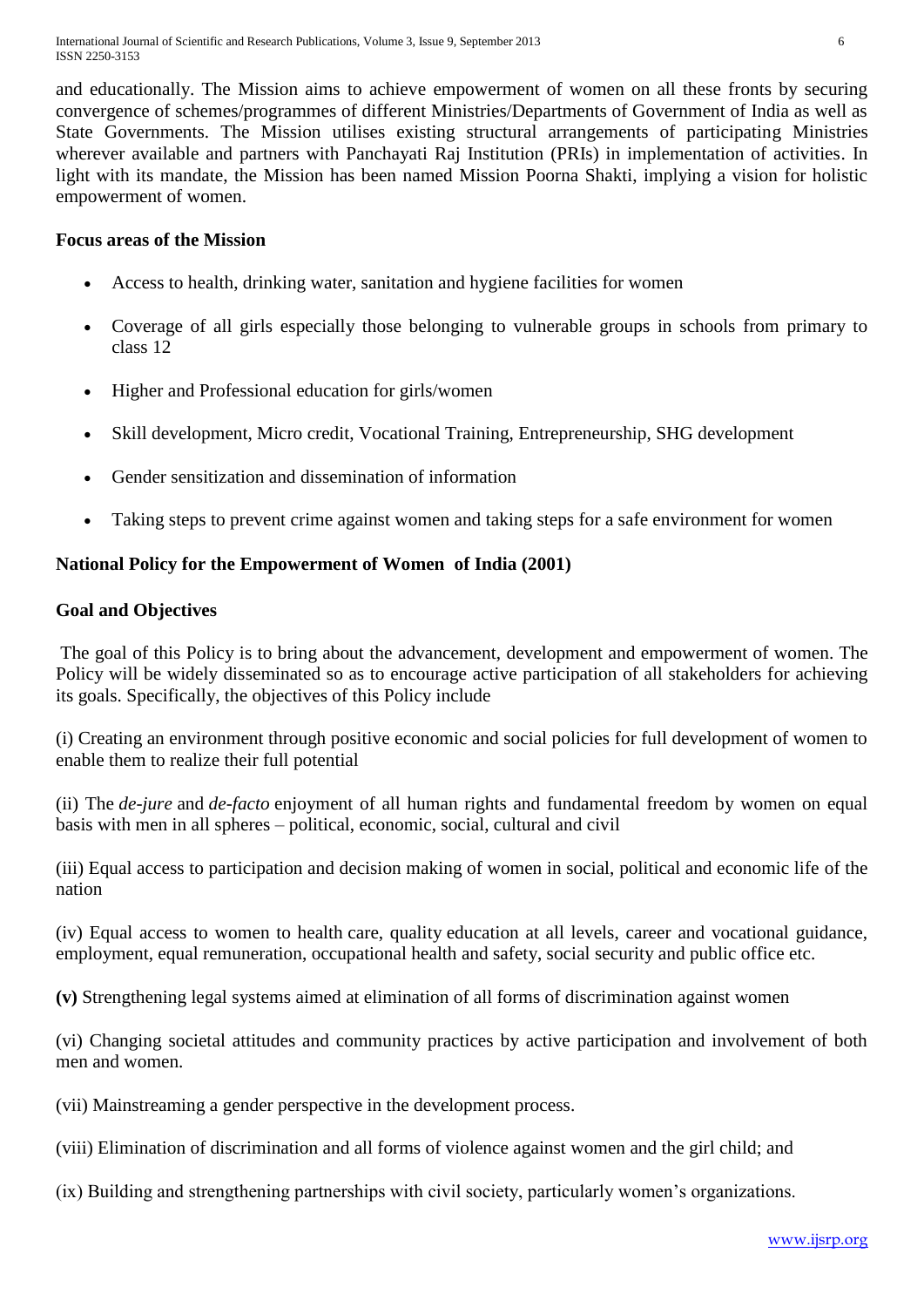International Journal of Scientific and Research Publications, Volume 3, Issue 9, September 2013 7 ISSN 2250-3153

## **Provisions under twelfth Five Year Plan of India**

#### **Economic empowerment**

The Twelfth Plan endeavours to increase women's employability in the formal sector as well as their asset base. It will improve the conditions of self employed women. Focus will be on women's workforce participation particularly in secondary and tertiary sectors, ensuring decent work for them, reaching out to women in agriculture and manufacturing, financial inclusion, and extending land and property rights to women.

#### **Skill development**

One of the major impediments affecting women's participation in the workforce, particularly in secondary and tertiary sectors, is the lack of skills. The Twelfth Plan envisages a major scaling up of skill development from traditional skills to emerging skills, which help women break the gender stereotypes and move into employment requiring higher skill sets. Training of women as BPO employees, electronic technicians, electricians, plumbers, sales persons, auto drivers, taxi drivers, masons, and so on will be incorporated in the skill development programmes. Skill development would be seen as a vehicle to improve lives and not just livelihoods of women.

#### **Strategies: A three-pronged approach**

Women can be powerful change agents. Empowering poor rural women involves three critical and interrelated dimensions: expanding access to assets such as capital, land, knowledge and technologies; strengthening decision-making and their representation in community affairs; and improving women's wellbeing and lessening their workloads.

The lack of basic amenities affects women more than men, as women are often responsible for a larger share of time-consuming household activities. Better electricity and access to water and sanitation may reduce the burden of women in providing essential household inputs for their families, and allow for more time to be directed toward entrepreneurial activities.

According to National Statistical Commission Chairman Pronab Sen, rural women are shifting towards self-help groups and self-employment, which is clear from the percentage of women taking up selfemployment rising to 59 per cent in 2011-12 from 56 per cent in 2009-10. Also, it could also be that a large segment of rural women are not being categorised in the employable workforce in the WPR, as their activity may be designated as family household chores(Ashok Gupta 2013).

**John Coonrod (2013)** has suggested the following ways in which programs need to be designed to help and empower women.

**1. Gender analysis.** Too often, gender is an afterthought in project design. Often, mid-project it is discovered that women are not participating and then steps are taken to empower women to participate in a program that simply does not work for them, only adding further burden and anxiety.

2. **Reducing drudgery.** Working on an average twice the hours of men, women don't have time for development. They are the first to rise and the last to go to bed, often with the most backbreaking work: hauling water and firewood, pounding grain, weeding farms using short-handed hoes and with children on their back, head-carrying produce to market and working as labourers.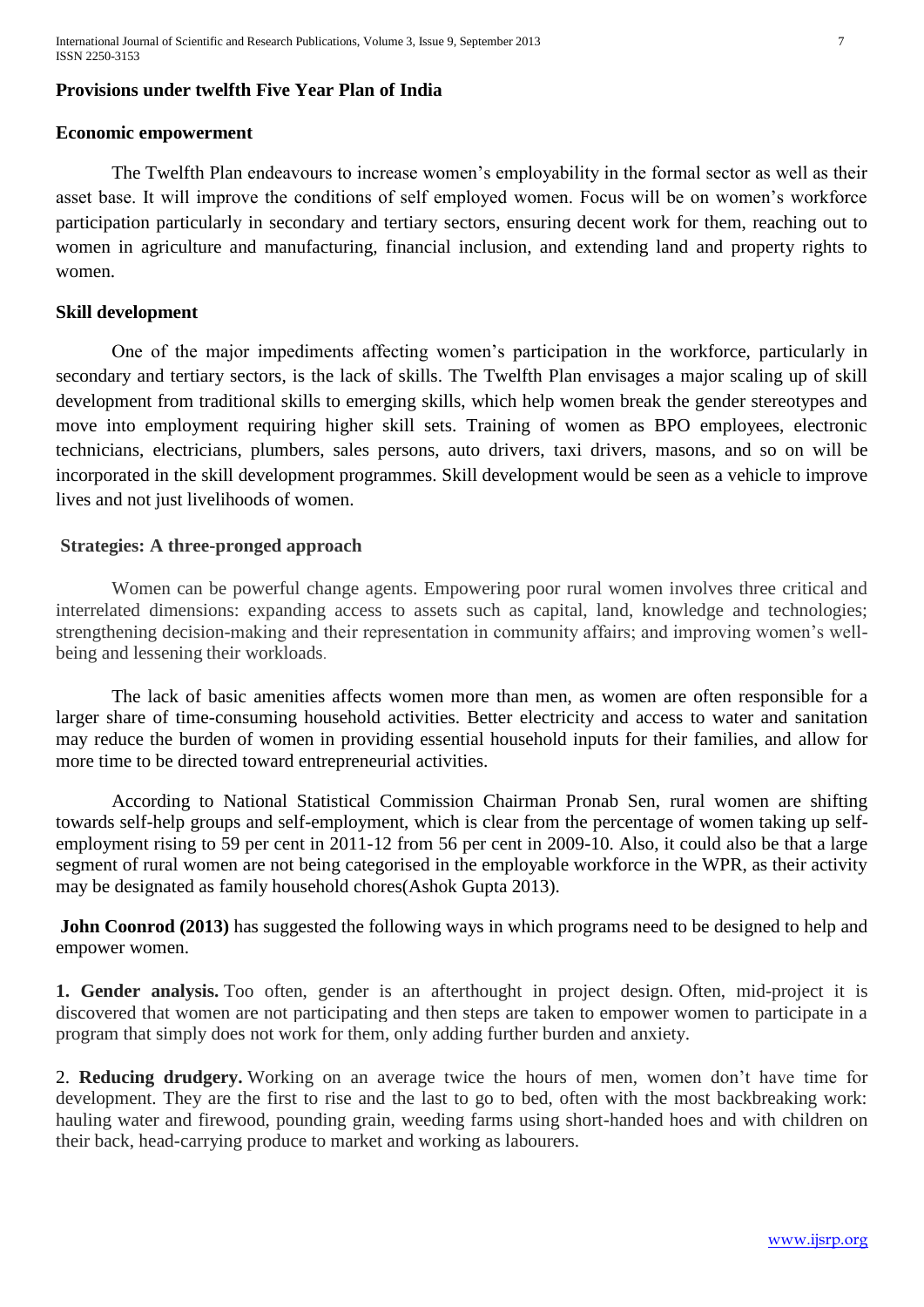3. **Rights awareness.** Many of the women are confined to their households and lack mobility and freedom of association and have no opportunity to learn their rights and take action to improve their lives and those of their family members. Even if they are aware they are not culturally tuned to assert themselves.

**4. Equal leadership.** Women are denied a voice in the decisions that affect their lives. Leadership among women can be greatly accelerated by mentoring, building an organized constituency among the women of the community, leadership training and building federations with other women leaders.

**5. Organize.** Investments in building strong grassroots women's organizations, federations and cooperatives provide women sustainable platforms for advocacy and mutual empowerment.

**6. Functional Literacy**. Eliminating gender differences in access to education and educational attainment are key elements on the path to attaining gender equality and reducing the disempowerment of women. Around 245 million Indian women cannot read or write the world's largest number of unlettered women. Female literacy is 54.16, and there are wide disparities within states.

**7. Financial services.** Women need credit not only for starting or supporting small enterprises, but also for coping with great seasonal fluctuations in family income. Several studies have shown that women spend money, on the health, nutrition and education of children than when men control the money.

**8. Health services.** Access to affordable health services is a fundamental human right for women and their children.

| <b>Census</b> year | <b>Males</b> | <b>Females</b> | Male-female gap<br>in literacy rate |
|--------------------|--------------|----------------|-------------------------------------|
| 1951               | 27.16        | 8.86           | 18.30                               |
| 1961               | 40.40        | 15.35          | 25.05                               |
| 1971               | 45.96        | 21.97          | 23.98                               |
| 1981               | 56.38        | 29.76          | 26.62                               |
| 1991               | 64.13        | 39.29          | 24.84                               |
| 2001               | 75.26        | 53.67          | 21.59                               |
| 2011               | 82.14        | 65.46          | 16.68                               |

**Table: 1 Literacy rate and Gender gap in India-1951 to 2011**

Source: Census of India 2011

#### **Table: 2Sex Ratio of Population in India: 2001, 2011**

| <b>Residence</b> | 2001       | 2011       | <b>Change</b> |
|------------------|------------|------------|---------------|
| Total            | 022<br>,,, | 943        | . U           |
| Rural            | 946        | 949        | тJ            |
| Jrban            | 900        | 979<br>フムフ | $+29$         |

**Table: 3Work Participation Rate and Gender Gap India: 2001, 2011**

| <b>Residence</b> | <b>Sex</b> | 2001 | Gender | 2011 | Gender | <b>Change</b> |
|------------------|------------|------|--------|------|--------|---------------|
|------------------|------------|------|--------|------|--------|---------------|